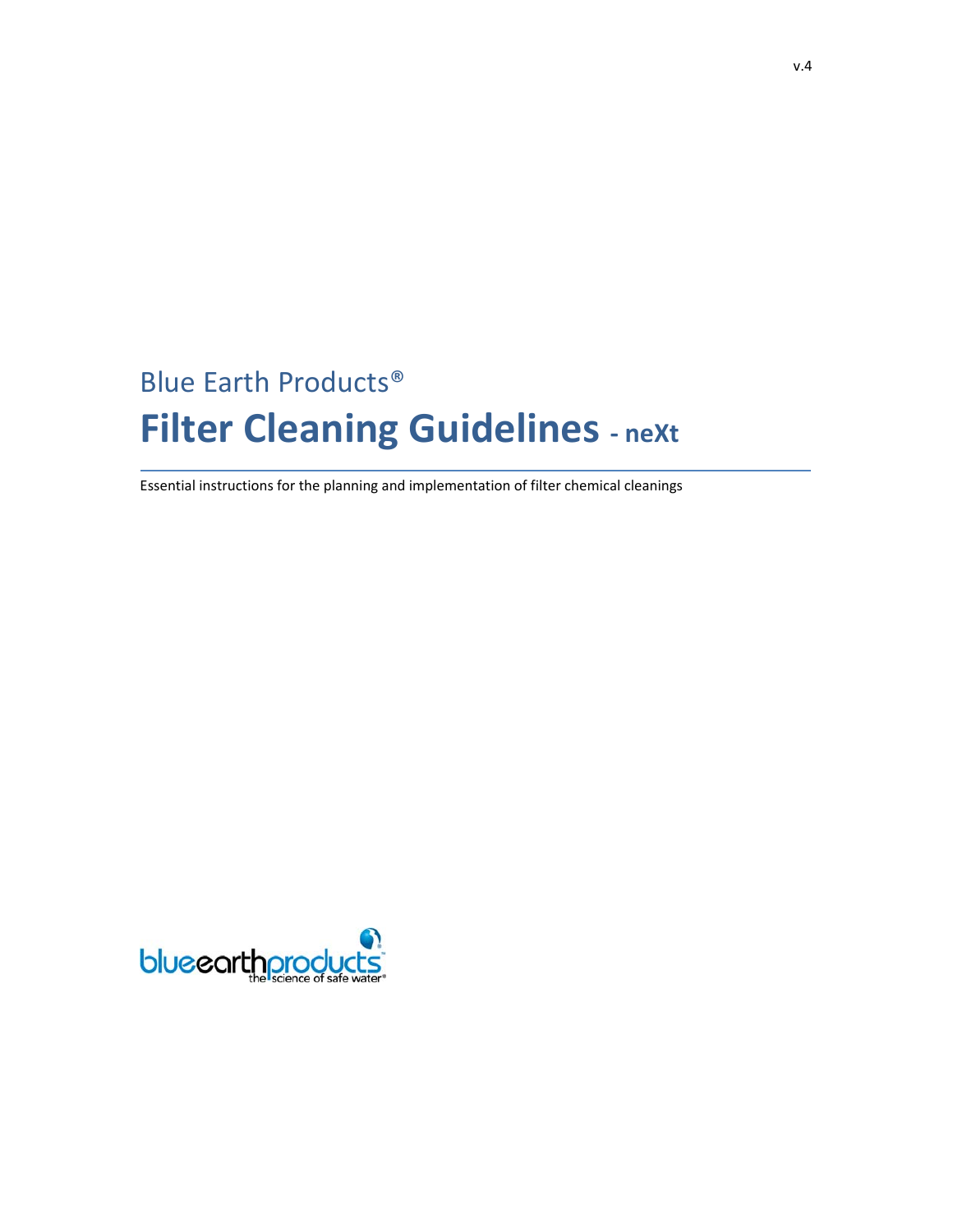

## **Table of Contents**

#### **Note:**

The procedures described within this guideline and the attachments are proprietary and may be subject to one or more copyrights, patents or pending patent applications.

Blue Earth Products is not liable for the improper use of the information contained in this manual. This manual is intended to be used as a supplement to Blue Earth Products training.

Copyright 2016 Blue Earth Products® LLC. All rights reserved Updated July 27, 2017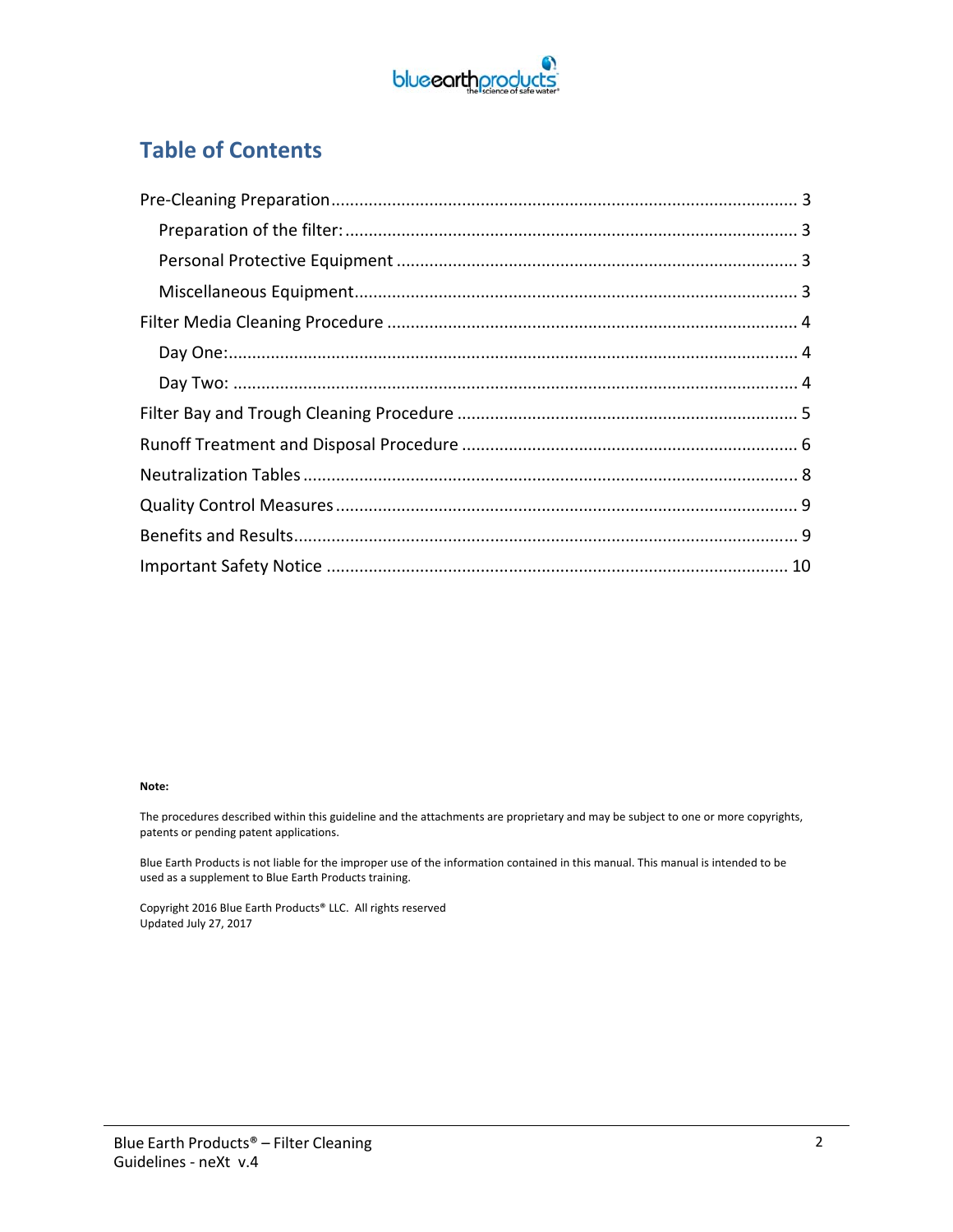

## **Pre‐Cleaning Preparation**

### **Preparation of the filter:**

- 1. Read the "Important Safety Notice" at the end of this manual
- 2. Verify that filter effluent valves are closed tightly
- 3. Install water supply for emergency supply
- 4. Check forklift to be operated ONLY by a trained and authorized operator
- 5. Secure ladders (if used)
- 6. Verify runoff discharge procedure
- 7. Have a copy of the Filter Media Analysis available
- 8. Have dosage information available

#### **Personal Protective Equipment**

- Chemical coverall wear legs and sleeves outside boots and gloves
- Rubber boots no lace-ups
- Face Shield
- Goggles
- Rubber gloves
- Hard hat most worksites

#### **Miscellaneous Equipment**

● Core sampler - most jobs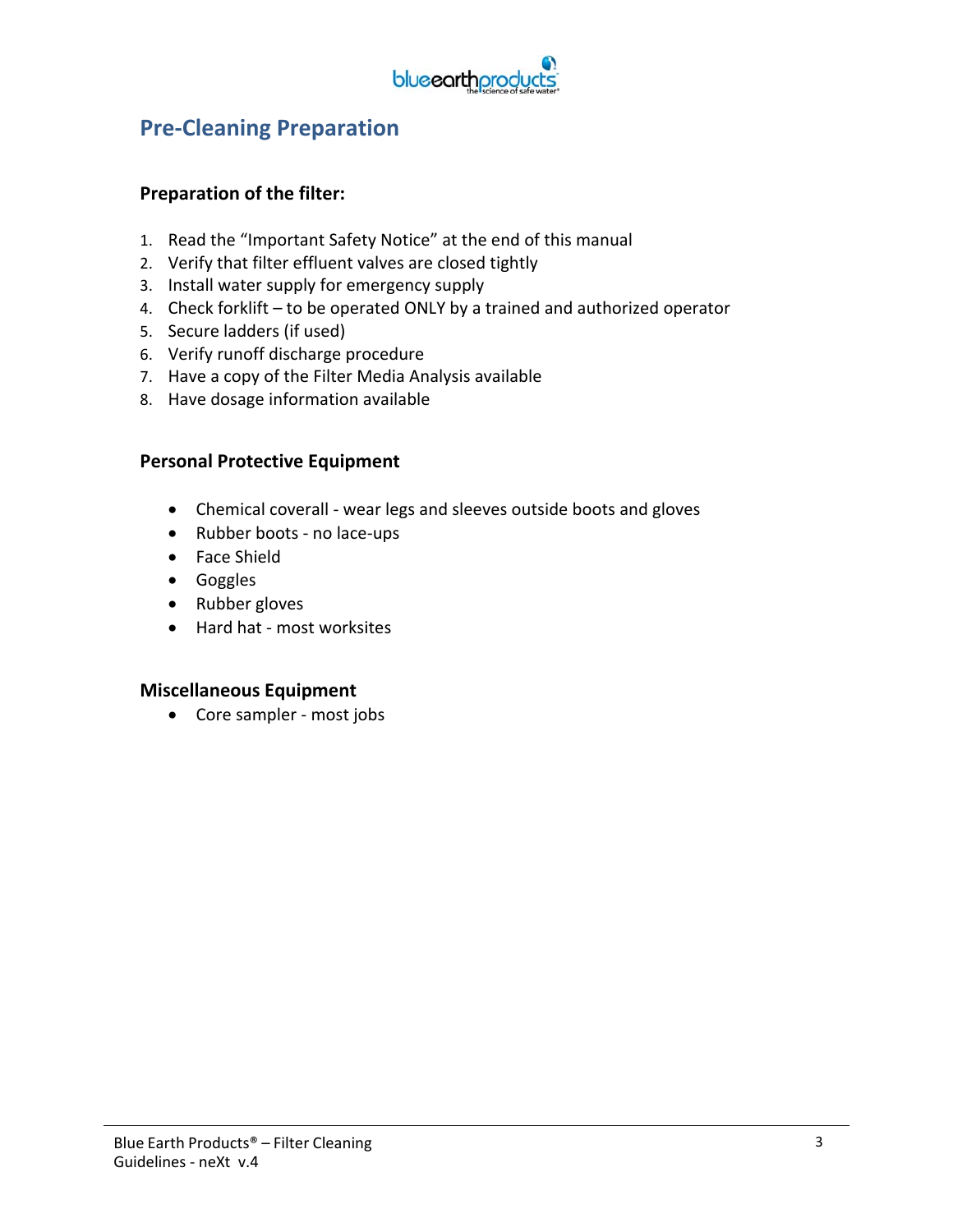

## **Filter Media Cleaning Procedure**

### **Day One:**

- 1. Backwash and drain filter ‐ done by customer
- 2. Close effluent valve(s) ‐ done by customer
- 3. Set effluent valve to "filter‐to‐waste" if possible ‐ done by customer
- 4. Collect "Before" sample
- 5. See "Quality Control Measures" for some additional suggestions
- 6. Open 50 lbs bags of neXt
- 7. Pour evenly over filter media bed, do not pour into troughs
- 8. Raise water level in filter until just above the media ( $\leq 2$ "), using a slow backwash flow ‐ done by plant personnel
- 9. Air‐scour after 3‐4 hours (aeration helps mixing)‐ if specified, done by plant personnel
- 10. Leave the solution to react for 24‐48 hours contact time as described by your Blue Earth Products representative

### **Day Two:**

- 1. Prepare to take "After" media sample after backwash is complete
- 2. Filter walls and troughs may be cleaned at this time (see Filter Bay and Trough Cleaning Procedure)
- 3. In the case of a pressure filter, replace the gasket and inspection hatch prior to backwashing
- 4. Prepare pump for feeding the specified amount of neutralizer (if using liquid)
- 5. Position solid neutralizer above trough or waste tanks (if using solid)
- 6. See "Runoff Treatment and Disposal Procedure" for additional instructions
- 7. Start backwash ‐ done by plant personnel (several quick backwashes are more effective)
- 8. Introduce neutralizing chemistry into backwash flow (effluent channel, sump, or lagoon) – **Do not add to media bed**
- 9. Check pH in backwash holding facility (lagoon, basin, tank or at sewer entry)
- 10. Add neutralizer until pH is approximately 6.0 ‐ then stop. Allow time for neutralizer to react.
- 11. Check backwash water pH and clarity.
- 12. Let filter rest for 30 minutes and perform a second standard backwash.
- 13. Flush pump and line with water.
- 14. Rinse out empty neutralizer drums. Container runoff should be disposed into backwash holding facility or sewer drain. Securely cap all half‐empty neutralizing chemistry containers.
- 15. Drain Filter.
- 16. Take "After" media sample.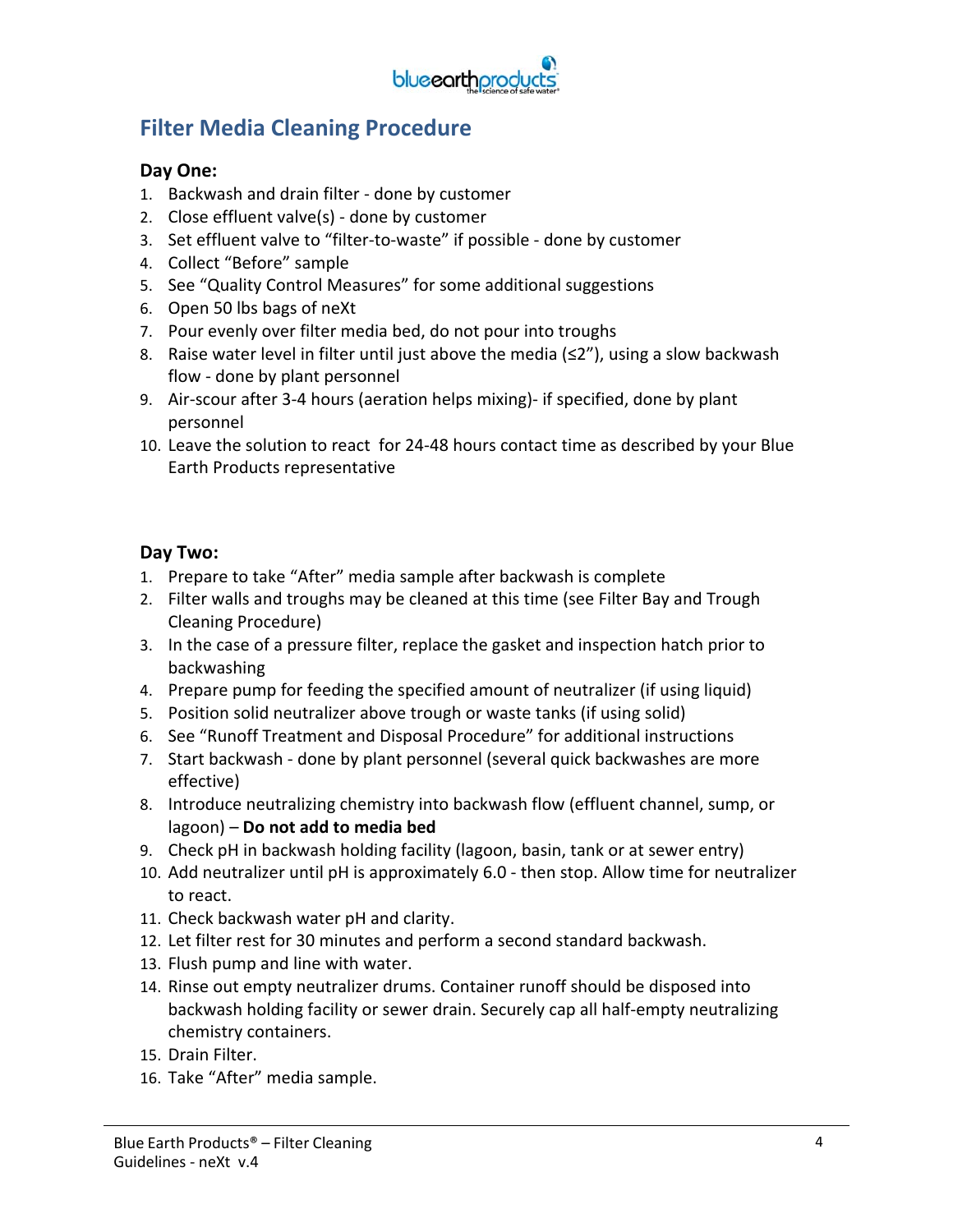

17. For greensand and artificial greensand, add permanganate (per OEM guidelines for new media application) and let set overnight. Backwash until the backwash water is no longer pink. This should be performed as standard backwashes, with a 30‐minute rest between backwashes.

## **Filter Bay and Trough Cleaning Procedure**

The filter should be shut down to prevent runoff from entering effluent.

- 1. Rinse down entire filter area with water to provide a wetted surface for chemicals to adhere to.
- 2. Mix Filter Fit<sup>®</sup> and Floran Catalyst at a 10:1 ratio. Utilize all Filter Fit that is mixed.
	- **Never store product that has been activated with catalyst.**
	- **Use a test patch when treating bare metal surfaces.**
	- **When applying to bare metal always rinse as quickly as possible.**
	- **A mixture of CSR Plus with Floran Catalyst is not recommended for stainless steel.**
- 3. With spray units, apply chemical mixture on top of the wetted, fouled surface and allow it to run down the face of the wall and trough area
- 4. Foam reaction will occur and the material will become sticky
- 5. Continue to clean from the top down until all areas are covered
- 6. For best results, do not allow application area to dry. Rinse material off before it dries.
- 7. Reapply to areas that need additional attention
- 8. Rinse all areas and backwash filter
- 9. Return filter to normal operation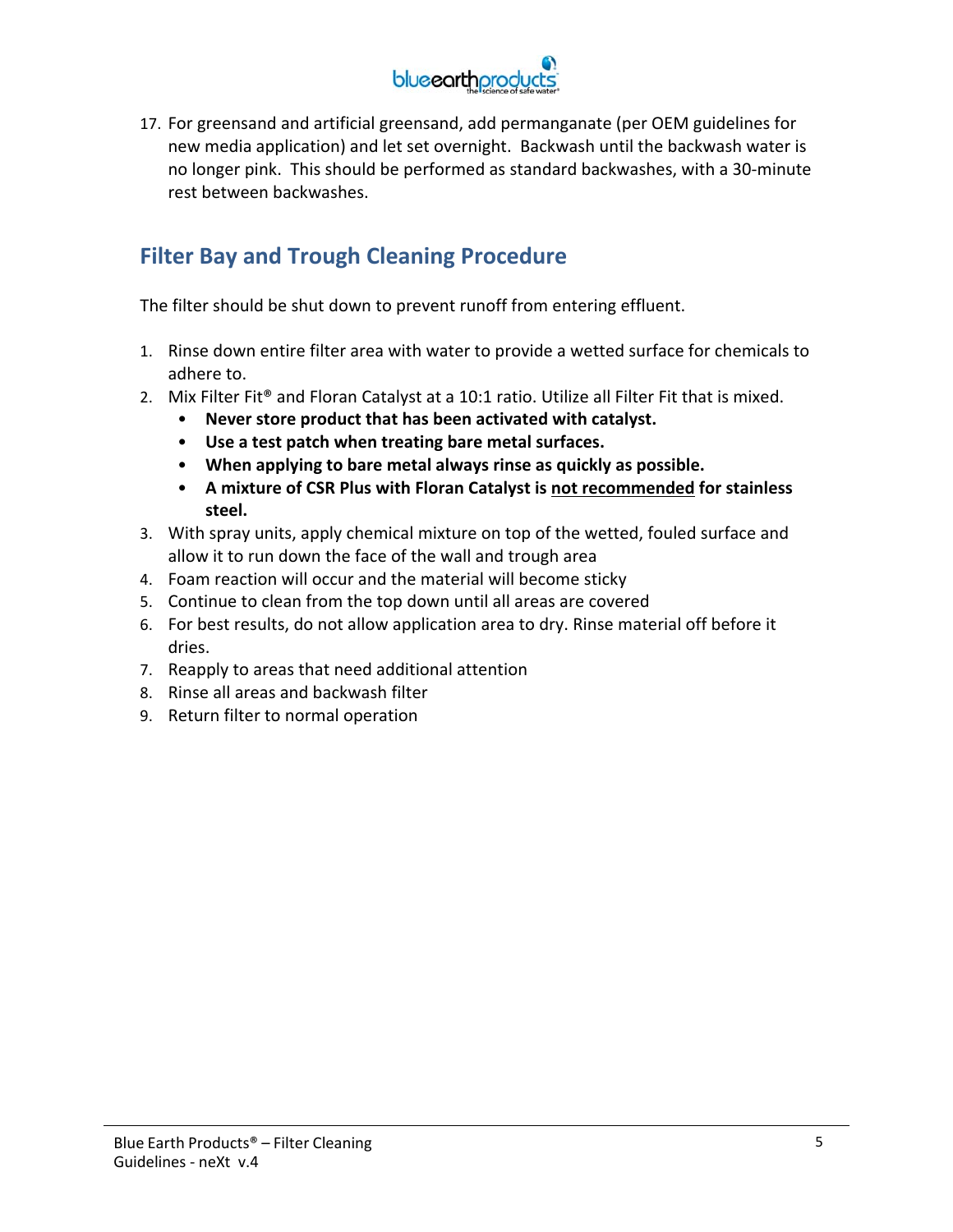

## **Runoff Treatment and Disposal Procedure**

Filter media treatments using Blue Earth Products' chemical products produce runoffs that need to be discharged of properly in order to comply with environmental requirements. It is very important to discuss the discharge procedures with the customer before doing a job. Customers might have their own concerns in addition to the regulatory issues, but in most cases operation personnel are helpful in determining the correct procedure.

The runoff generated during filter media jobs is the backwash created as part of the cleaning treatment. It consists of a large volume of wash water (usually 2‐4 filter bed volumes), unreacted product (if any), dislodged deposits and any sludge that was present in the deeper layers of the filter bed before they were cleaned. Several quick backwashes produce better results than one long, extended backwash. Filter media has a surface area much greater than the surface area of a tank. Additionally, the deposits on filter media are usually more dense. Thus, backwash water can initially be very dirty early in the backwash before it gradually begins to clear.

Filter treatment runoffs vary in pH but are normally acidic (pH 1.5‐6.0). The approximate amount of neutralizing chemistry needed is calculated in the laboratory and given in the lab report. The amount of neutralizing chemistry of choice amount might need to be adjusted down in the field due to buffering agents in the rinse water and the unaccounted for deposits in the underdrain.

The backwash water is either recycled to the head of the plant where it re‐enters the treatment process at about 5% of the inflow volume or it is discharged to the sanitary or storm sewers. The customer will need an NPDES permit to discharge the backwash into the storm sewer. Most plants have a backwash holding facility in which the backwash is collected to allow sludge to settle. This can be a tank, a basin or a lagoon.

Backwash recycling should be avoided whenever possible. While our NSF certification allows for recycling with proper dilution, we would much rather discharge to the sewer with a NPDES permit. The reason being that recycling can affect the quality of the produced water and then create problems for the customer.

Many plants can discharge their backwash directly into the sewer or drain their backwash holding facility into the sewer. This is the preferred option of disposal. Others might normally recycle, but can either pump or drain to the sewer if needed. pH adjustment is necessary (pH 6‐9) for sewer discharge.

Other plants prefer to collect the filter backwash water and clarify sludge in ponds or lagoons. This is a suitable destination for the backwash. The lagoons/ponds are used to accumulate and settle the sludge. The overflowing water is recycled to the head of the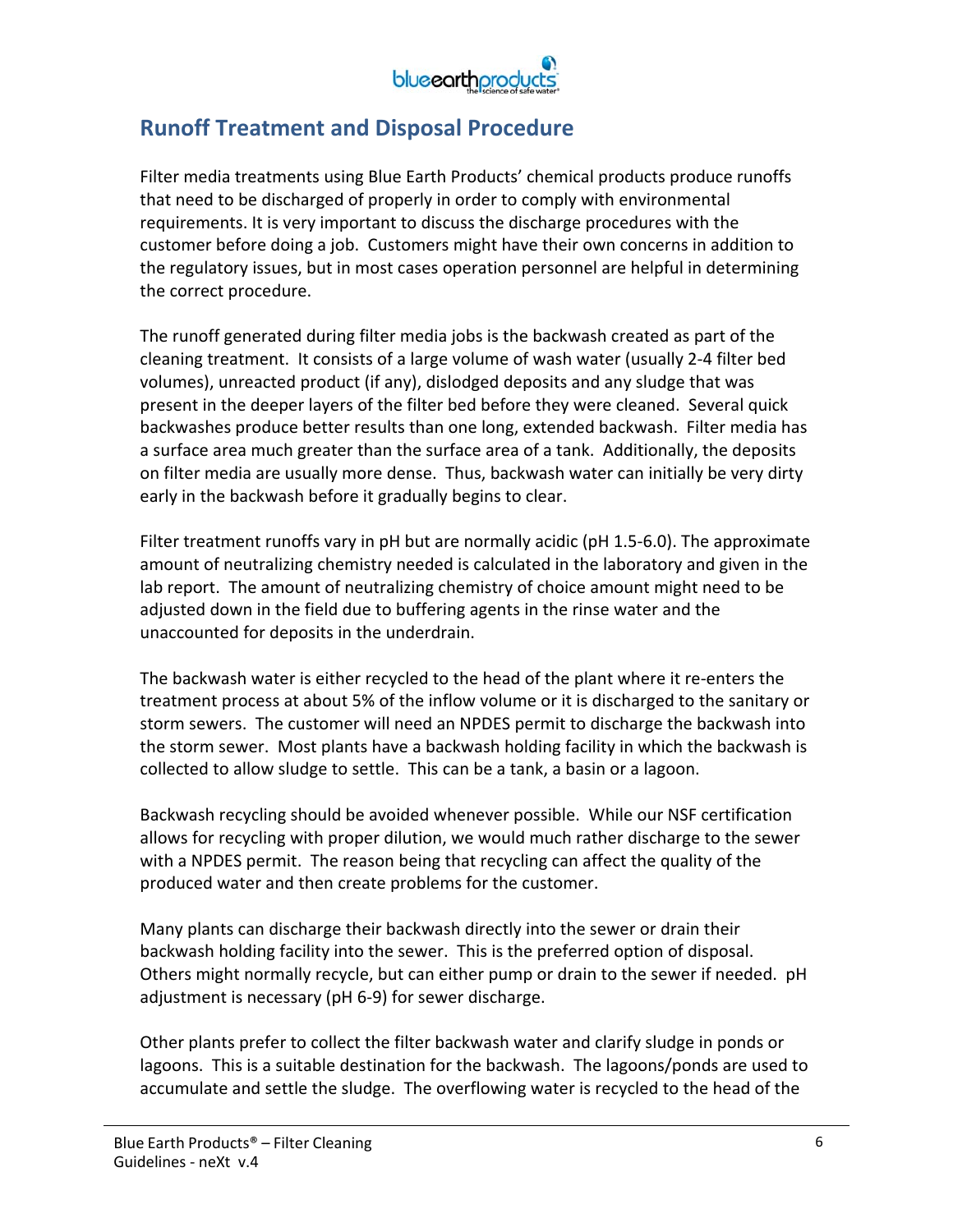

plant, drained into the sewer or discharged to a ditch or river (customer has NPDES permit). Neutralization is necessary for discharging backwash water to a lagoon; however, if the lagoon contains sludge from lime softening, neutralization is normally not necessary.

Neutralizer comes in 3 forms, pHinish-L™ is a liquid caustic solution or as pHinish-S™ dry caustic pearls. One gallon of pHinish‐L is equal to 2.63 pounds of pHinish‐S in terms of its acid‐neutralizing capacity. pHaze™ is a DOT non‐hazardous neutralizer that buffers and will not go above a pH of 9.0. One pound of pHinish‐S is equivalent to 2.5 lbs of pHaze in terms of its acid‐neutralizing capacity. Due to the lower shipping cost of pHaze and pHinish-S™, we prefer these for larger filter jobs. pHinish-L is also susceptible to solidify or gel in cold temperatures, preventing pumping. For additional information see the "Neutralization Table."

1. **pHaze** ‐ position calculated number of bags or buckets along the filter. Have utility knife ready. Let end of bag protrude a few inches over the filter side**.** 

**pHinish-L** - ensure that the product has not gelled. Prime pump.

**pHinish‐S** ‐ When using pHinish‐S, the most common mistake is overshooting the pH. This occurs primarily because pHinish‐S must first dissolve before the neutralization reaction occurs thereby resulting in a delayed reaction and overshooting. The way to combat this is to first mix 4‐5 lbs of pHinish‐S in a 5‐gallon bucket with 4‐5 gallons of water. Always wear PPE and perform the operation slowly because the dilution reaction is exothermic (significant heat generation ‐ the water could rapidly boil if improperly mixed). When pHinish‐S is in solution it will neutralize the runoff almost instantly and completely making your pH checks more accurate.

- 2. Start backwash
- 3. When the water level in the filter reaches the top of the troughs, start adding the selected neutralizer by starting the pump or cutting the bags. Cut one bag at a time and dump contents into the trough or gusset area at a moderate pace. Empty the bag completely before opening the next one.
- 4. Add neutralizer until calculated amount is reached or pH is elevated to 6‐9 standard units.
- 5. Use garden hose to rinse boots, gloves, handrails and anything that has come into contact with the caustic. Rinse into the filter.
- 6. Check pH in the backwash holding facility during the later stage of the backwash and after the backwash.
- 7. The backwash water should be pH 6.0 or above. If not, add additional neutralizer during a second backwash or add more to the next filter to be treated (the backwashes mix in the holding facility).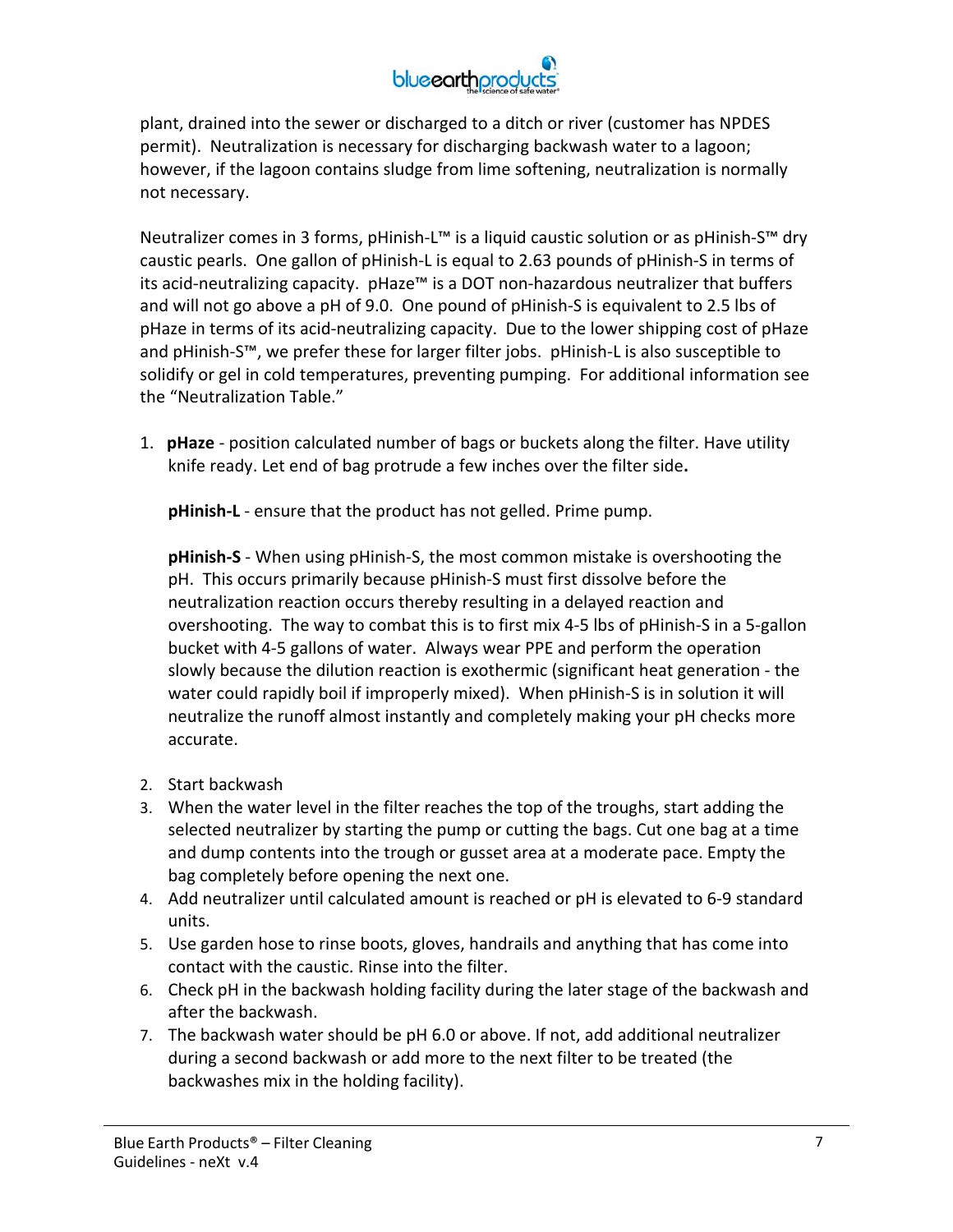

## **Neutralization Tables**

The following tables can be used to determine the maximum amount of neutralizing chemical needed to neutralize a unit volume of Blue Earth Products cleaning chemistry.

|                                                        | pHinish-S (lbs) | pHinish-L (gal) | pHaze (lbs) |
|--------------------------------------------------------|-----------------|-----------------|-------------|
| 1 gal mix - CSR Plus <sup>®</sup> w/Floran® Catalyst   | 1.32            | 0.50            | 3.29        |
| 1 gal mix - Top Ultra® w/Floran® Catalyst              | 2.01            | 0.76            | 5.03        |
| 1 gal mix - Filter Fit <sup>®</sup> w/Floran® Catalyst | 2.01            | 0.76            | 5.03        |

**Table 1** – Neutralization conversions for acidic cleaning solutions (max amount required).

|               | pHinish-S (lbs) | pHinish-L (gal) | pHaze (lbs) |
|---------------|-----------------|-----------------|-------------|
| 1 lbs - neXt® |                 |                 | 0.70        |

**Table 2** – Neutralization conversions for acidic cleaning solids (max amount required).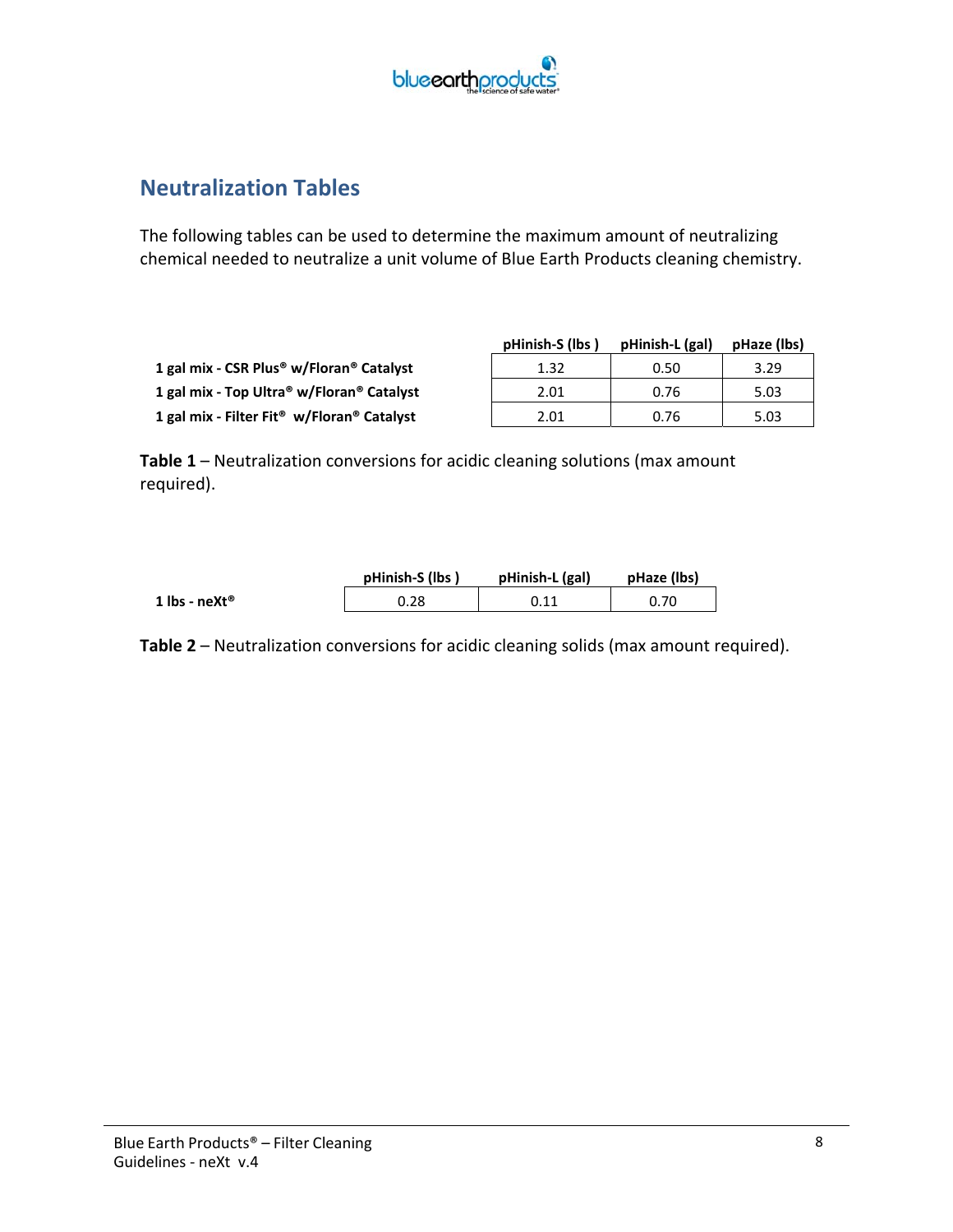

## **Quality Control Measures**

- Take media samples before and after media cleaning
- Follow recommended chemical dosages outlined in the media analysis report
- Take pictures of the filtration basin before and after treatment
- Measure media height before and after treatment. Add new media to restore filter to original specifications
- Determine chlorine demand before and after cleaning
- Compare water quality data upstream and downstream of the filter before and after cleaning

## **Benefits and Results**

- Complete removal of surface deposits from filter media and filter walls and troughs
- Improved filtration performance
- Reduce oxidant demand
- Improved flow rates
- Low labor and downtime for cleaning